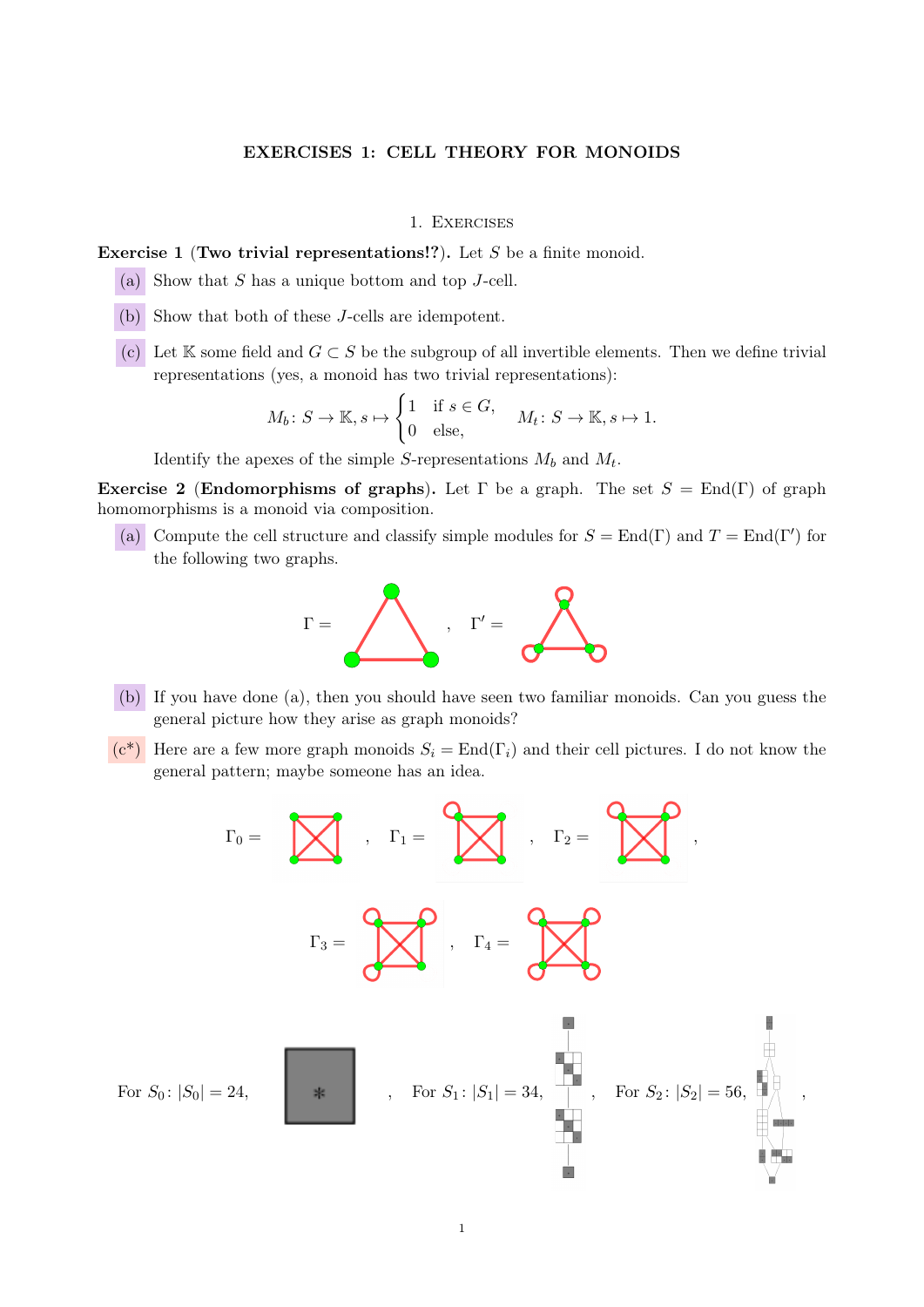

**Exercise 3 (Diagram monoids and H-reduction).** The Brauer monoid  $Br_n$  on n strands is the monoid consisting of all perfect matchings of  $\{1, \ldots, n\}$  with  $\{-1, \ldots, -n\}$ , which we identify with points in the strip  $\mathbb{R}\times[0,1]$ , with n points for  $\{1,\ldots,n\}$  at the bottom and n points for  $\{-1,\ldots,-n\}$ at the top line of the strip. For example

$$
\leftarrow \leftarrow \{ \{1, -4\}, \{2, 4\}, \{3, -3\}, \{-1, -2\} \}
$$

Two diagrams represent the same element if and only if they represent the same perfect matching.

Stacking and removing of internal components defines a multiplication  $\circ$  on  $Br_n$ , e.g.



(Associativity of  $\circ$  is not immediate, but also not hard to see.)

- (a) Compute the L, R and J-cells of  $Br_3$ .
- (b) Compute the idempotent J-cells.
- (c) Compute the  $\mathcal{H}(e)$ -cells.
- (d) Parameterize the simple  $Br_3$  modules.
- (e) Guess the picture for general n from the one for  $Br_3$ .

(f) The arguably the most important diagrams monoids are:

- $\blacktriangleright$  The partition monoid  $Pa_n$  is the monoid of all partitions of  $\{1, \ldots, n\} \cup \{-1, \ldots, -n\}$ , the planar partition monoid  $pPa_n$  is the planar version of  $Pa_n$ .
- ► The rook Brauer monoid  $RoBr_n$  is the monoid of all partitions of  $\{1, \ldots, n\} \cup \{-1, \ldots, -n\}$ with at most two parts, the Motzkin monoid  $Mo_n$  is the planar version of  $RoBr_n$ .
- ► The Brauer monoid  $Br_n$  is the monoid of all partitions of  $\{1, \ldots, n\} \cup \{-1, \ldots, -n\}$ with two parts, the Temperley–Lieb monoid  $TL_n$  is the planar version of  $Br_n$ .
- $\blacktriangleright$  The rook monoid  $Ro_n$  is the monoid of all partitions of  $\{1, \ldots, n\} \cup \{-1, \ldots, -n\}$  with with at most two parts and no connection within  $\{1, \ldots, n\}$  or  $\{-1, \ldots, -n\}$ , the planar rook monoid  $pRo_n$  is the planar version of  $Ro_n$ .
- $\blacktriangleright$  The symmetric group  $S_n$  is the monoid of all partitions of  $\{1, \ldots, n\} \cup \{-1, \ldots, -n\}$ with with two parts and no connection within  $\{1, \ldots, n\}$  or  $\{-1, \ldots, -n\}$ , the planar symmetric group  $pS_n$  is the planar version of  $S_n$ .

 $Planar = \text{can}$  be drawn without intersection while not leaving the defining box of endpoints.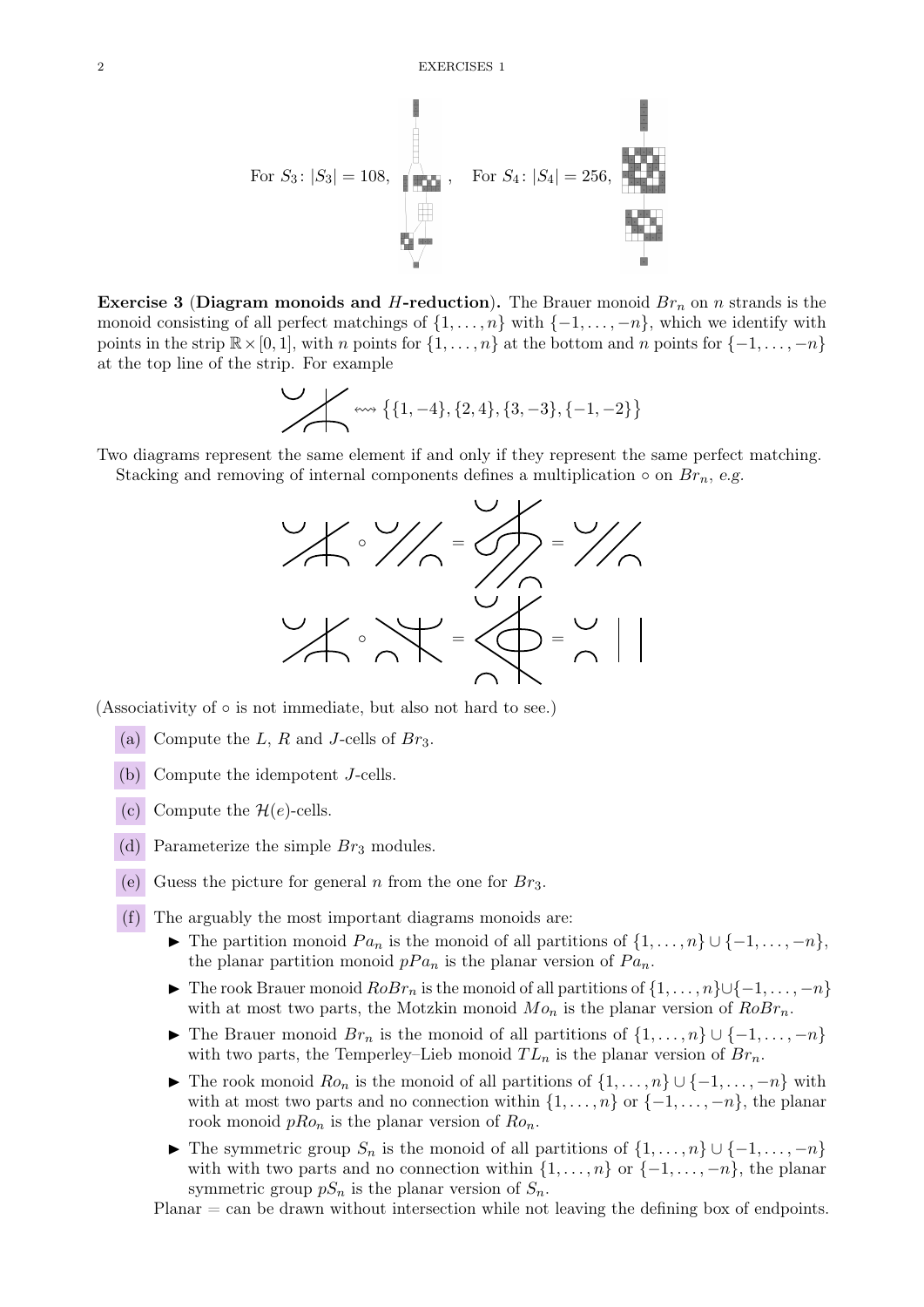The pictures to keep in mind are the following, with the planar monoids displayed on the left:



Redo the previous bullet points for your favorite(s) among these diagram monoids. (The monoids  $pS_n$  and  $S_n$  are a bit boring, and my recommendation is to compute the cells for  $pPa_2$  and  $TL_4$ .)

**Exercise 4 (Binomial coefficients).** Let K be an arbitrary field. Let  $S = pRo_n$  be the planar rook monoid

- (a) Show that  $S$  is semisimple.
- (b) Compute the dimensions of the simple S modules.
	- $\blacktriangleright$  There might be typos on the exercise sheets, my bad. Be prepared.
	- $\triangleright$  Star exercises are a bit trickier; prime exercises use notions I haven't explained.
	- $\triangleright$  GAP installation guide https://www.gap-system.org/Download/index.html Semigroups https://www.gap-system.org/Packages/semigroups.html The code

```
LoadPackage("semigroups");
S := FullTransformationMonoid(3);
FileString("t3.dot", DotString(S));
```
produces a dot string diagram of the cells of the transformation monoid on  $\{1, 2, 3\}$ . The transformation monoid can be replaced by any other monoid. (Beware: These diagrams are flipped top-to-bottom when compared to the conventions of the lecture.)

GAP's presentation of the various monoids is often not optimal. One can vary the presentation, which gives slightly different outputs. For example,

```
LoadPackage("semigroups");
          S := BrauerMonoid(4);FileString("br4.dot", DotString(S));
LoadPackage("semigroups");
S:=Semigroup(Bipartition([[1,-1],[2,-2],[3,-3],[4,-4]]),
Bipartition([[1,-2],[2,-1],[3,-3],[4,-4]]),
Bipartition([[1,-1],[2,-3],[3,-2],[4,-4]]),
Bipartition([[1,-1],[2,-2],[3,-4],[4,-3]]),
Bipartition([[1,2],[-1,-2],[3,-3],[4,-4]]),
Bipartition([[1,-1],[2,3],[-2,-3],[4,-4]]),
Bipartition([[1,-1],[2,-2],[3,4],[-3,-4]]));
FileString("br4.dot", DotString(S));
```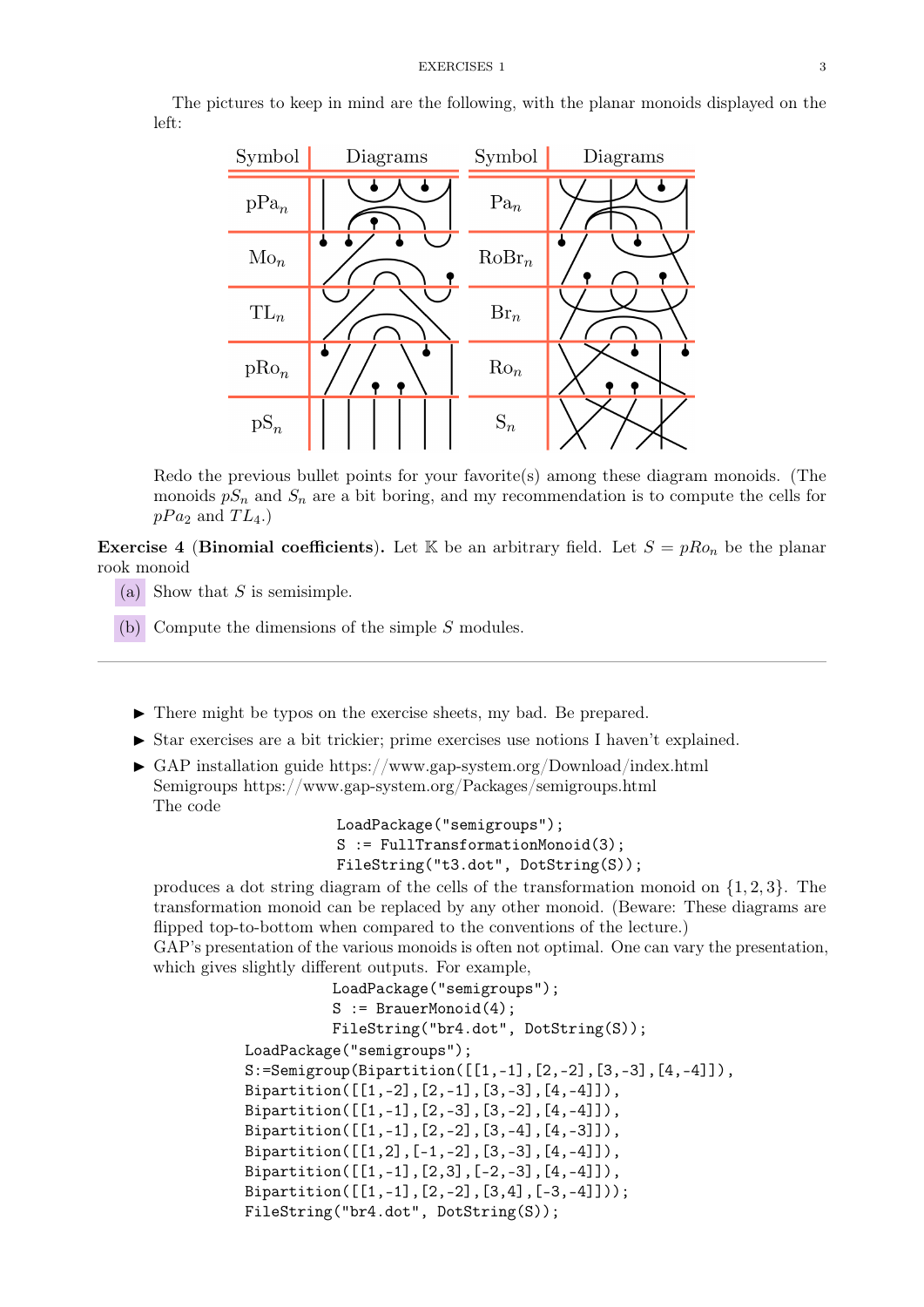both product cells for the Brauer monoid, but the pictures are different:



# Hints for Exercise 2 GAP produces



### Hints for Exercise 3

GAP says that  $Br_6$  has the following statistics. We have four linearly ordered J-cells,  $1+15+45+15$ L and R cells. The H-cells are of sizes  $6,4,2,1$ , so we have 10395 elements in total. The top cell consists of idempotent H-cells only, and otherwise there is at least one idempotent per J-cell.